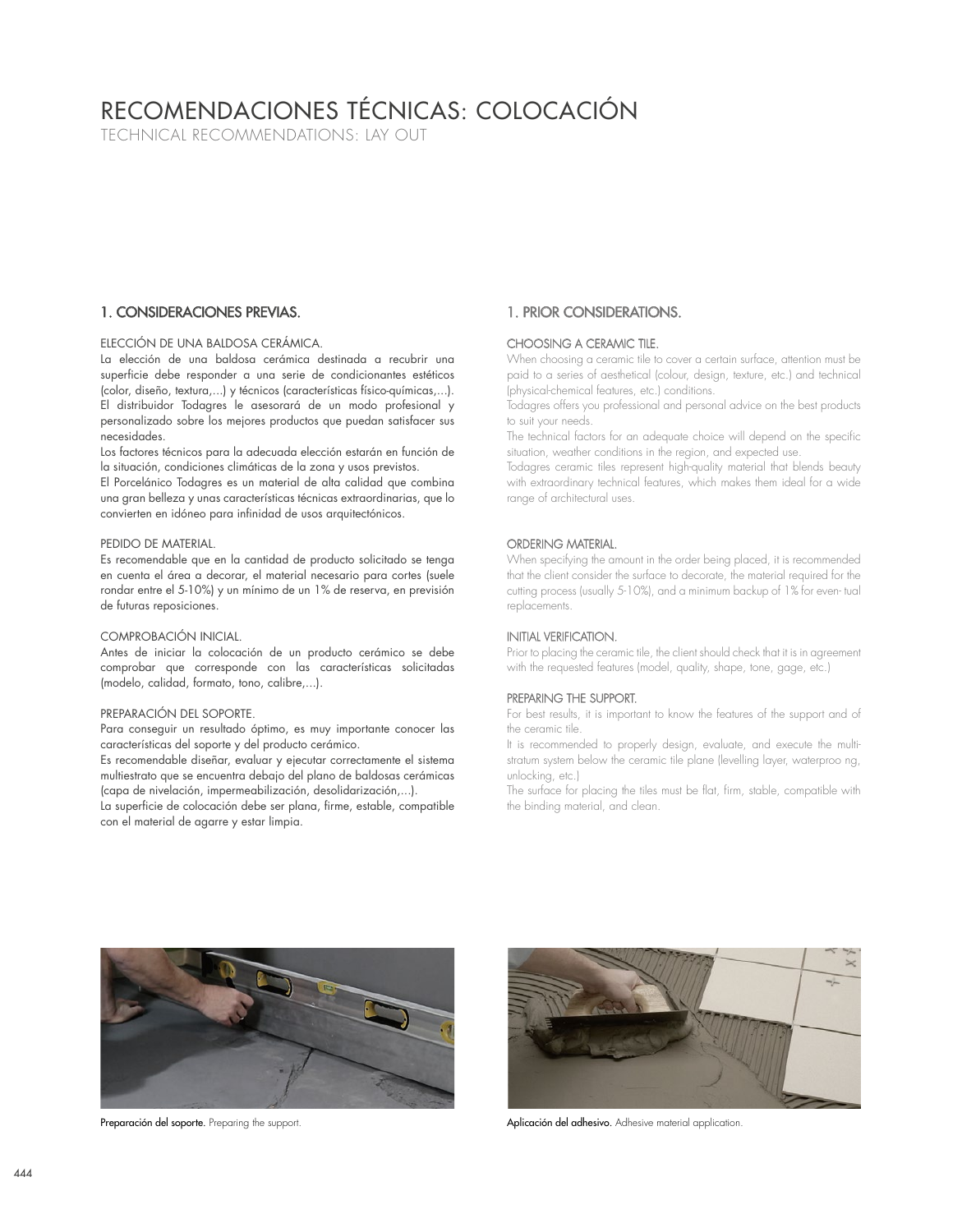

# 2. MATERIAL DE AGARRE: ADHESIVO.

## **ELECCIÓN**

Se elige en función de las características de la superficie de colocación, el tipo de baldosa cerámica, condiciones climáticas y uso del local.

#### TIPOS RECOMENDADOS.

El adhesivo empleado debe garantizar una correcta adherencia química.

| ADHESIVOS CEMENTOSOS                       |     |
|--------------------------------------------|-----|
| ADHESIVOS EN DISPERSIÓN (PASTAS ADHESIVAS) | 122 |
| ADHESIVOS DE REACCIÓN                      | R2  |

#### PREPARACIÓN.

Antes de la preparación del material de agarre, compruebe las indicaciones del fabricante (modo de empleo,...).

## APLICACIÓN.

1. Emplear la técnica de capa fina utilizando un adhesivo, el cual será aplicado con llana dentada.

2. Extender en forma de paños pequeños (1-2 m2).

3. Peinar con la llana dentada adecuada al formato a instalar. Para baldosas de gran formato (≥ 900cm2), es recomendable utilizar una llana dentada Π 9 o Π10.

4. Emplear la técnica de doble encolado para baldosas de gran formato, superficies muy transitadas, suelos exteriores y fachadas.

5. Realizar la correcta planificación de las baldosas, con ayuda de una maza de goma blanca y un nivel de burbuja.

6. Respetar y ejecutar las juntas de movimiento (estructurales, perimetrales, intermedias) y efectuar las de colocación.

7. La anchura mínima de la junta de colocación recomendada es de 1,5-2mm en interiores y 3-5mm en exteriores. Para mantener su anchura uniforme se emplearán crucetas del tamaño elegido.

8. Durante la instalación se recomienda mezclar piezas de varias cajas.

9. Existen principalmente dos disposiciones para la coloca- ción de baldosas: La colocación en línea o "a junta corrida" y en forma trabada o "a rompejunta".

10. Se desaconseja la colocación trabada con un desplaza- miento superior a 15cm.

11. En el caso de desear la colocación trabada al 50%

de la pieza, se recomienda la instalación de una junta de colocación  $\geq 5$ mm.

12. Tras la colocación en suelos, se debe espesar entre 24-48h aprox. antes de transitar sobre el producto cerámico instalado, con el fin de que tenga lugar el correcto fraguado del adhesivo.

## 2. ADHESIVE MATERIAL.

### CHOOSING THE TILES.

Tiles are chosen in accordance with the characteristics of the surface where they will be laid out, the type of ceramic tile, the prevailing weather conditions, and the use to be given to the room.

## RECOMMENDED TYPES.

The adhesive used must guarantee proper chemical adherence.

| CEMENTIJKE ADHESIVES                   |    |
|----------------------------------------|----|
| DISPERSION ADHESIVES (ADHESIVE PASTES) | D2 |
| REACTION ADHESIVES                     | やつ |

### PREPARATION.

Before preparing the binding material, check the manufacturer's indications (way to use, etc.)

## APPLICATION.

1. Make use of the fine layer technique, applying the adhesive with a ridged trowel.

2. Spread in small sections (1-2 m2).

3. Comb with the ridged trowel adapted to the shape to install. For large tiles (900 cm2), it is recommended to use a .9 or .10 ridged trowel.

4. Make use of the double sizing technique for large tiles, surfaces with high traffic, outside doors, and facades.

5. Make the proper planning of the tile pattern with the aid of a white rubber hammer and a bubble level.

6. Follow the movement joints (structural, perimetric, intermediate) and execute the layout joints.

7. The minimum recommended layout joint width is of 1.5–2 mm on the inside and 3–5 mm onthe outside.

Brackets of the desired size will be used to maintain an even width.

8. It is recommended to mix tiles from different boxes as they are laid.

9. There are mainly two patterns for the laying of tiles: "standard straight" and "broken joint".

10. It is not recommended to apply the broken joint pattern with an offset higher than 15 cm.

11. When laying in broken joint fashion by 50%, it is recommended to install a layout joint  $\geq 5$  mm.

12. After laying the tiles on the oor, wait for approximately 24 to 48 hours prior to walking on the said tiles so that the adhesive may set properly.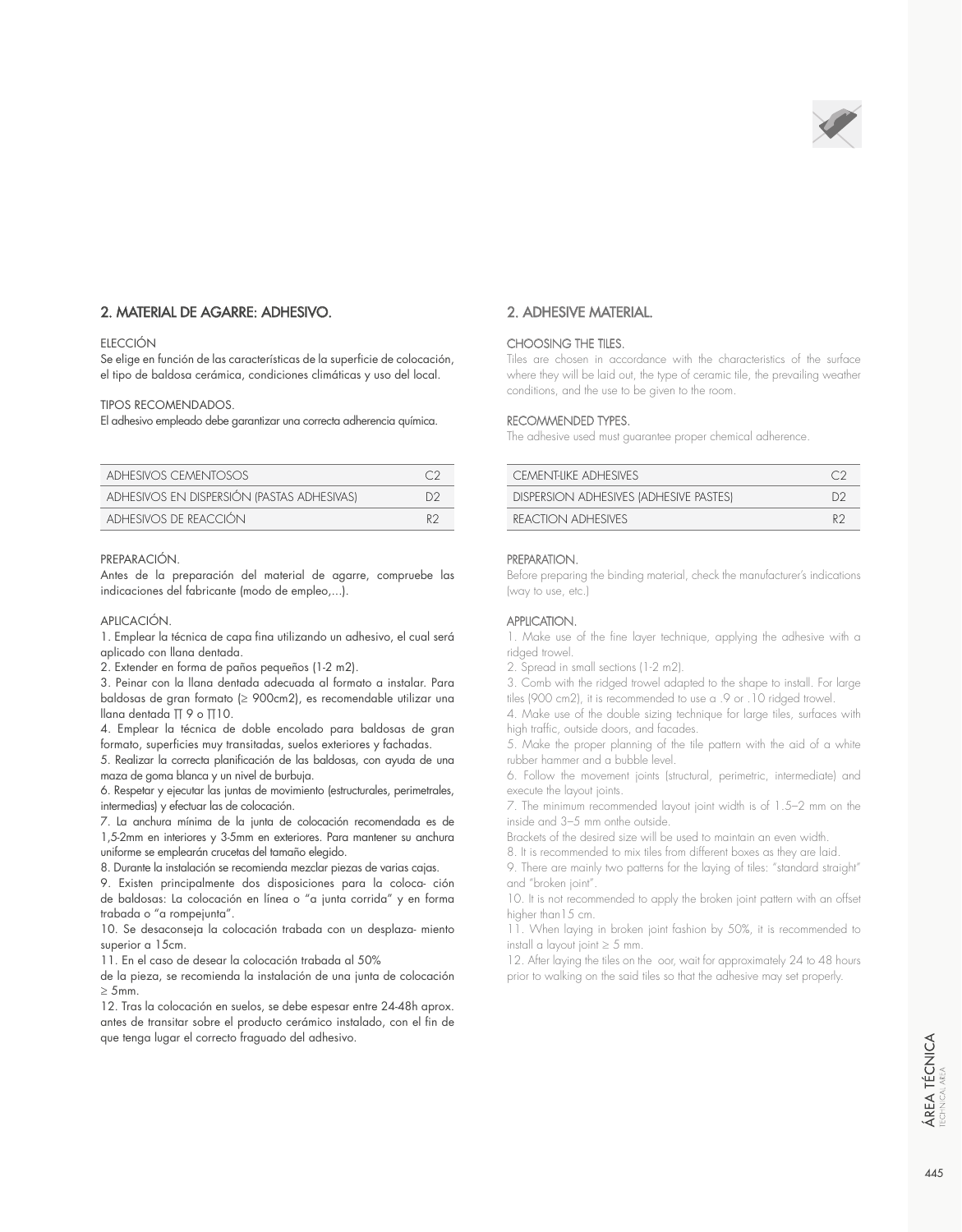# RECOMENDACIONES TÉCNICAS: COLOCACIÓN

TECHNICAL RECOMMENDATIONS: LAY OUT



# 3. MATERIAL DE REJUNTADO: JUNTA COLOCACIÓN.

## **FIFCCIÓN.**

Se elige en función de las condiciones climáticas y uso del local. TIPOS RECOMENDADOS.

Las juntas de colocación deben rellenarse con materiales de rejuntado deformables e impermeables:

| MATERIAL DE REIUNTADO CEMENTOSO             | CG2 |
|---------------------------------------------|-----|
| MATERIAL DE REJUNTADO (RESINAS DE REACCIÓN) | RG  |

#### PREPARACIÓN.

Antes de la preparación del material de rejuntado, compruebe las indicaciones del fabricante (recomendaciones de uso,...).

#### APLICACIÓN.

1. Tras la fijación de las baldosas con adhesivo, se debe esperar unas 12-24h en paredes y 24-48 h en suelos (según condiciones climáticas,

absorción del soporte,...), antes de iniciar el proceso de rejuntado. 2. Previamente, las juntas deben estar vacías, secas y limpias, en toda su longitud y profundidad.

3. Extender en forma de paños pequeños (1-2 m2).

4. Llenar las juntas utilizando una llana de goma o pistola recargable, compactando el material y asegurando su completo llenado, sin dejar huecos.

5. El exceso de producto se eliminará con el canto de la llana o con una rasqueta de goma blanda.

6. Dejar secar hasta que la masa pierda el brillo superficial

y proceder a su limpieza con una esponja humedecida con agua.

7. Sólo cuando el material de rejuntado esté bien endurecido, se puede limpiar la superficie con un trapo limpio y seco para eliminar los restos de polvo.

8. No es recomendable utilizar junta negra formulada con "negro de humo" para la combinación con productos con acabado pulido o satinado.

9. Por razones técnicas, es desaconsejable totalmente la instalación de baldosas cerámicas sin junta de colocación.

10. Después del rejuntado del suelo, se debe esperar alrededor de 12-24h aprox. antes de transitar.

11. En el caso de que la instalación de las baldosas no sea el último elemento de la construcción a realizar, es recomendable proteger el suelo con cartón o material similar durante el período de construcción.



# 3. POINTING MATERIAL: LAY OUT JOINT.

## SELECTION.

It is chosen in accordance with the prevailing weather conditions and the use to be given to the room.

RECOMMENDED TYPES.

Layout joints should be lled with non-rigid waterproof material:

| CEMENTIKE POINTING MATERIAL                            | CG2 |
|--------------------------------------------------------|-----|
| REACTIVE RESIN POINTING MATERIAL (EPOXY, POLYURETHANE) | RG. |

### PREPARATIONS.

Prior to preparing the pointing material, check the manu- facturer's indications (how to use, etc.)

## APPLICATION.

1. After binding the tiles with adhesive, wait for approximately 12 to 24 hours for the case of walls and 24 to 48 hours for the case of oors (depending on the prevailing weather conditions, support absorption, etc.), prior to initiating the pointing process.

2. The joints must have been previously emptied, dried, and cleaned throughout their entire length and depth.

3. Spread in small sections (1-2 m2).

4. Fill the joints using a rubber trowel or rechargeable gun, compacting the material and making sure that it is filled up without leaving any pockets. 5. The excess product will be removed using the side of the trowel or a soft rubber scraper.

6. Leave to dry until the mass loses its surface glow, and further clean with a sponge soaked in water.

7. Only when the pointing material has hardened well

will the surface be cleaned with a clean and dry cloth to eliminate any trace of dust.

8. It is not recommended to use black joint formulated with "black smoke" to combine with polished or satin- ni- sh products.

9. For technical reasons, it is not advisable to lay ceramic tiles without the corresponding layout joint.

10. Once the oor pointing is completed, wait for approxi- mately 12 to 24 hours before walking on it.

11. When the laying of the tiles does not represent the last stage in the construction process, it is recommended to protect the floor with cardboard or similar material while the construction takes place, to prevent cleanliness problems relative to operations after the laying: painting, plaster, works with metals.

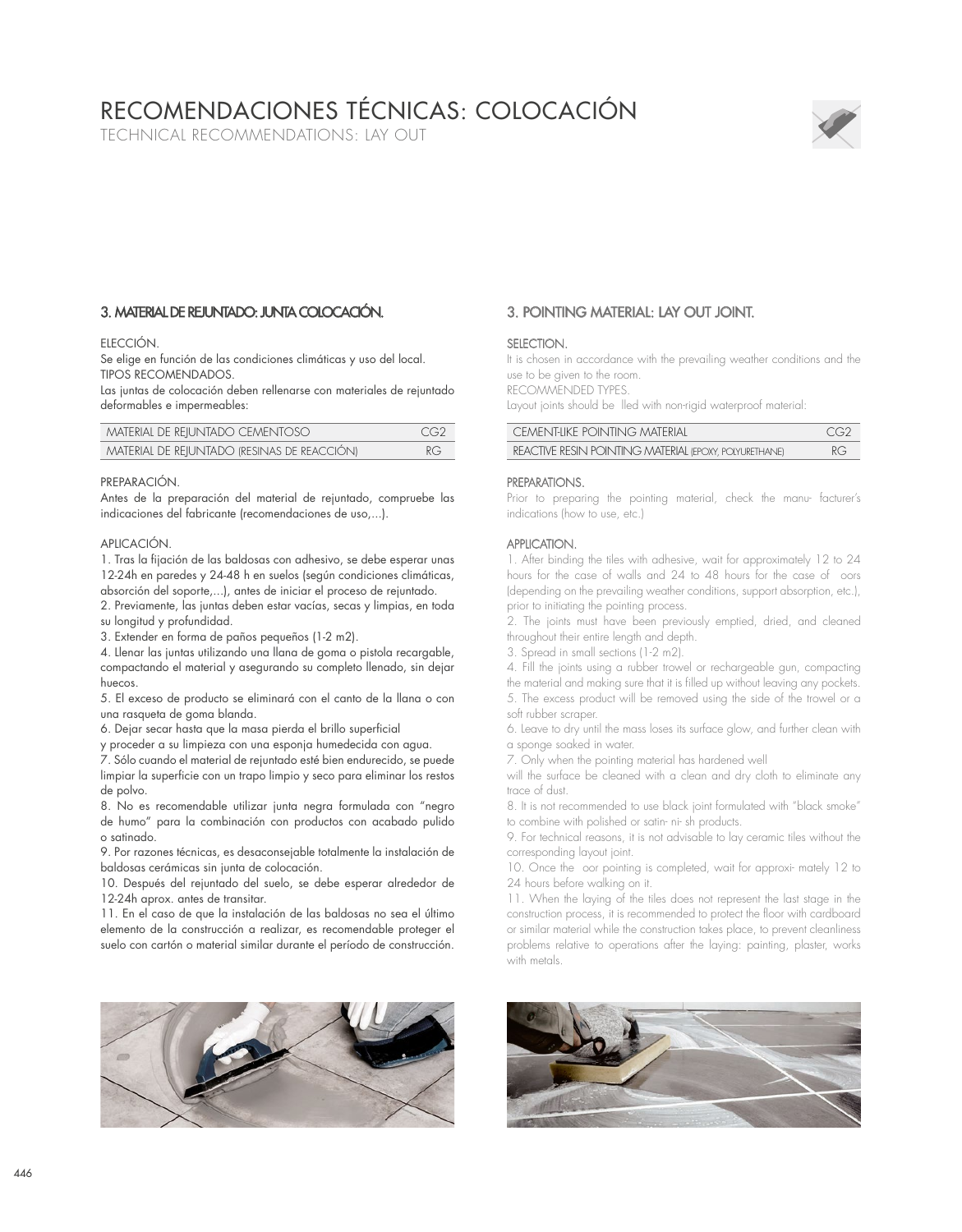# RECOMENDACIONES TÉCNICAS: PERFORACIÓN

TECHNICAL RECOMMENDATIONS: DRILLING

# 1. INTRODUCCIÓN

La perforación eficaz de uno de los materiales cerámicos más resistentes del mercado, se consigue fácilmente teniendo en cuenta dos factores: Utilización de una broca adecuada para porcelánico. Empleo de una técnica de perforación correcta.

## 2. TIPOS DE PERFORACIONES.

En diversas ocasiones es necesario realizar perforaciones en las baldosas cerámicas que van a decorar nuestro espacio, hogar,...

Según el diámetro de perforación podemos distinguir dos tipos: Grandes perforaciones.

(diámetro > 15mm: 20, 25, 28, 32, 40mm,...): Principalmente realizadas durante la colocación del porcelánico con el fin de respetar las conducciones de agua, calefacción,...

Pequeñas perforaciones.

(diámetro ≤ 15mm: 5, 6, 8, 10 y 12mm): Se llevan a cabo para la fijación de diversos elementos (accesorios, muebles,...), después de la colocación del Porcelánico Todagres.

# 3. HERRAMIENTAS DE PERFORACIÓN.

Para perforar el porcelánico, necesitaremos las siguientes herramientas y accesorios:

## TALADRO.

No es necesario emplear ningún taladro especial. Se puede utilizar uno de uso común, con las siguientes características básicas: potencia ≥ 600 W, selector de modo no percutor (rotación), selector de velocidades (recomendable con regulador electrónico), portabrocas con abertura ≥ 10mm, empuñadura adicional y tope de profundidad.

BROCAS ESPECIALES PARA PORCELÁNICO.

Hoy en día, gracias a la evolución tecnológica desarrollada en las herramientas de perforación, disponemos de una amplia gama de brocas capaces de realizar perforaciones precisas en el Porcelánico Todagres. Según el tipo de material y la geometría del extremo, podemos clasificarlas en 4 tipos:

- Broca de carburo de tungsteno especial porcelánico.
- 1. Extremo helicoidal especial.
- 2. Extremo punta de flecha. (No confundir con las brocas para vidrio).
- Broca de diamante:
- 1.Extremo cilíndrico.
- 2.Extremo corona.

# 1. INTRODUCTION.

An eficient drilling of one of the most resistant ceramic materials in the market is easily achieved considering two factors:

Use of an adequate drill bit for ceramic tiles.

Use of the proper drilling technique.

# 2. DRILLING TYPES.

On different occasions, it becomes necessary to drill on the ceramic tiles that will decorate our space, our home.

We may distinguish two drilling types in accordance with the diameter involved:

#### Large drillings.

(diameter > 15 mm: 20, 25, 28, 32, 40 mm, etc.): Carried out mainly while laying the tiles in order to observe gutters, heating channellings, etc. Small drillings.

(diameter = 15 mm: 5, 6, 8, 10, and 12 mm): Carried out to bind different elements (accessories, furniture, etc.), after laying the Todagres ceramic tiles

# 3. DRILLING TOOLS.

To drill the ceramic tile, we will require the following tools and accessories:

## DRILL.

It is not necessary to use any special drill. A standard one of the following characteristics will do just fine: power = 600 W, non-driver (rotation) mode, speed selector (electronic governor recommended), bit holder with an opening = 10 mm, additional handle, and depth limit.

## SPECIAL DRILL BITS FOR CERAMIC TILES.

In light of the technological development achieved in the field of drilling tools, we now have a wide range of drill bits that guarantee precise drillings on Todagres ceramic tiles.

In accordance with type of material and the end geometry, we may classify these drill bits into 4 types, namely:

Special tungsten carbide drill bit for ceramic tiles.

Special helicoid end.

- 2. Arrow tip end (Not to be confused with drill bits for glass drilling).
- Diamond drill bit:
- 1. Cylindrical end
- 2. Crown end



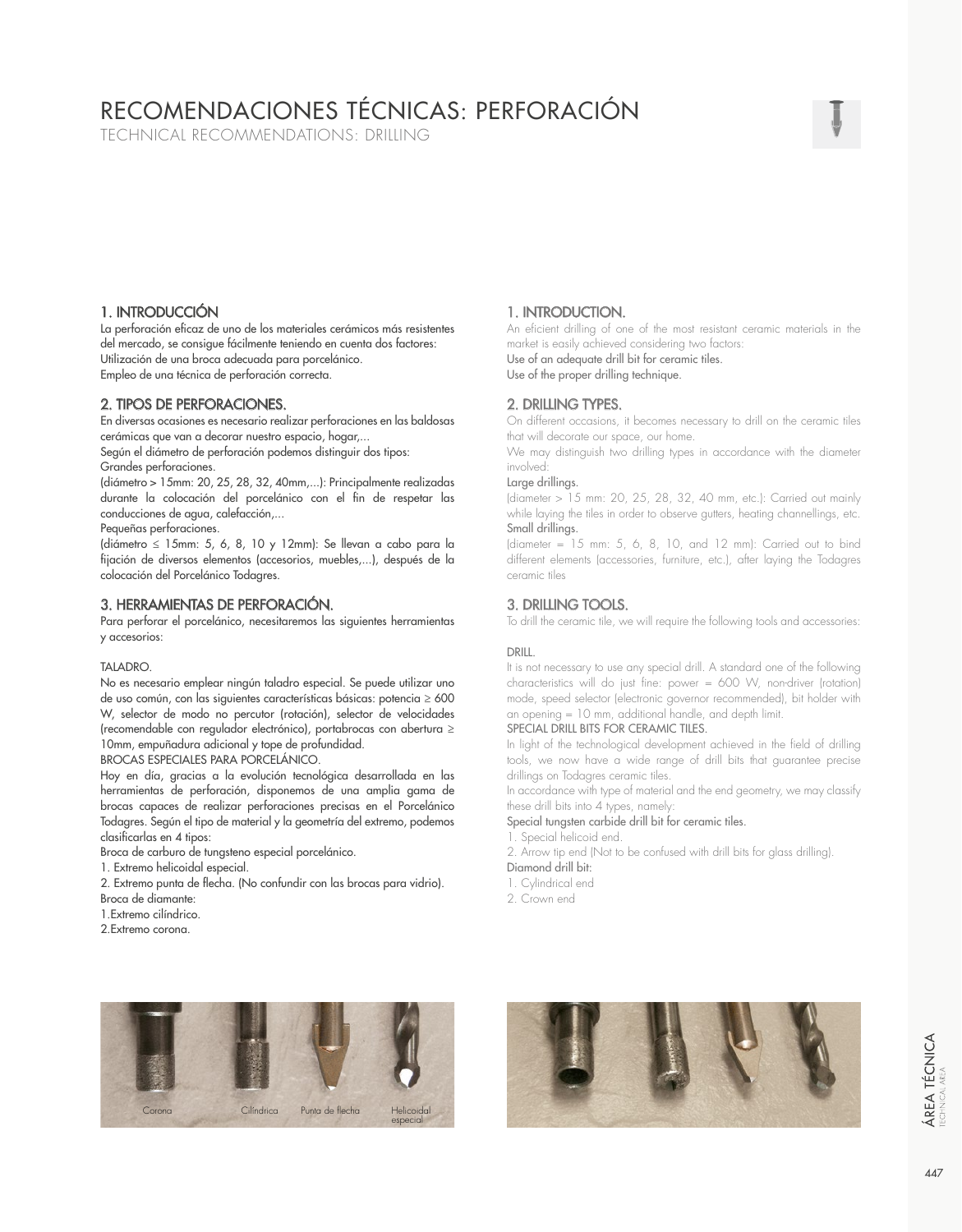# RECOMENDACIONES TÉCNICAS: PERFORACIÓN

TECHNICAL RECOMMENDATIONS: DRILLING

## SISTEMA DE CENTRADO.

El sistema de centrado o guiado, es recomendable sobre todo para llevar a cabo perforaciones de gran diámetro.

#### SISTEMA DE REFRIGERACIÓN.

Es uno de los elementos más importantes para garantizar una correcta perforación, ya que mejora el rendimiento de la broca y previene la fusión de la misma.

Durante el proceso de perforación se debe refrigerar continuamente con agua el punto de perforación.

El Porcelánico Todagres es un material cerámico muy duro y resistente. En líneas generales, las brocas están fabricadas con aceros especiales de alta calidad modificados con diversos compuestos (titanio,...), con el fin de conferirles elevadas presta- ciones.

Durante la operación de taladrar, se genera calor en el punto de perforación debido al rozamiento o fricción entre los dos materiales, por lo que si no se refrigera éste con agua, puede generarse tanto calor que pueda llegar al punto de fusión de la broca. Para uso bricolaje, se puede refrigerar utilizando una botella con agua o bien un envase provisto de pulverizador (tipo limpiacristales) lleno de agua.

## 4. PROCEDIMIENTO DE PERFORACIÓN.

1. Marcar el punto de perforación. Previamente se comprobará que no existe ninguna conducción o línea de cableado (se puede emplear un detector de metales).

2. Fijar la broca a un taladro eléctrico con potencia ≥ 600W (taladro de uso común).

3. Emplear un sistema de centrado, en caso necesario.

4. Seleccionar la velocidad adecuada para la broca a emplear. (generalmente velocidad lenta < 1000rpm).

5. El taladro debe funcionar en MODO NO PERCUTOR.

6. Se debe refrigerar EN CONTINUO con agua el punto de perforación.

7. Una vez atravesado el porcelánico, se recomienda sustituir la broca especial por una convencional, con el fin de prolongar su vida útil.

Para realizar orificios de diámetros 8, 10, y 12mm con brocas de carburo de tungsteno, es recomendable realizar una perforación previa con una broca de menor diámetro (5 ó 6mm) y posteriormente emplear el deseado.

# CENTRING SYSTEM.

The centring or guiding system is specially recommended for large-diameter drillings.

## COOLING SYSTEM.

This is one of the most important elements to guarantee a proper drilling operation, as it improves the performance of the drill bit and prevents it from melting.

The drilling point should be cooled with water at all times during the drilling process.

Todagres ceramic tiles are quite hard and resistant. In general, drill bits are manufactured with high-qua- lity special steels modi ed with different compounds, e.g. titanium to allow for many uses.

Heat is produced on the drilling point during the dri- lling operation due to friction between both materials. If water cooling is not provided, heat may build up to an extent that the drill bit may melt down.

Do-it-yourself enthusiasts can provide cooling with a water bottle or else with a spray bottle lled with water.

## 4. DRILLING PROCEDURE.

This section includes the main guidelines towards an ef cient drilling on the Todagres ceramic tile.

1. Mark the drilling point after first checking that there is no conduit or cable channelling (a metal detector may be used).

2. Attach the drill bit to an electric drill of a power = 600 W (ordinary house drill).

3. Use a centring system if necessary.

4. Select the adequate speed for the drill bit to use (usually, low speed < 1000 rpm).

5. The drill should run in NO-DRIVER MODE.

6. CONTINUOUS water cooling must be provided on the drilling point.

7. Once the ceramic tile is drilled, it is recommended to replace the special drill bit with a conventional one to increase its lifetime.

To make orifices of an 8, 10, and 12mm diameter with tungsten carbide drill bits, it is recommended to make a prior drilling with a drill bit of smaller diameter (5 or 6mm), and further use that of the desired diameter.